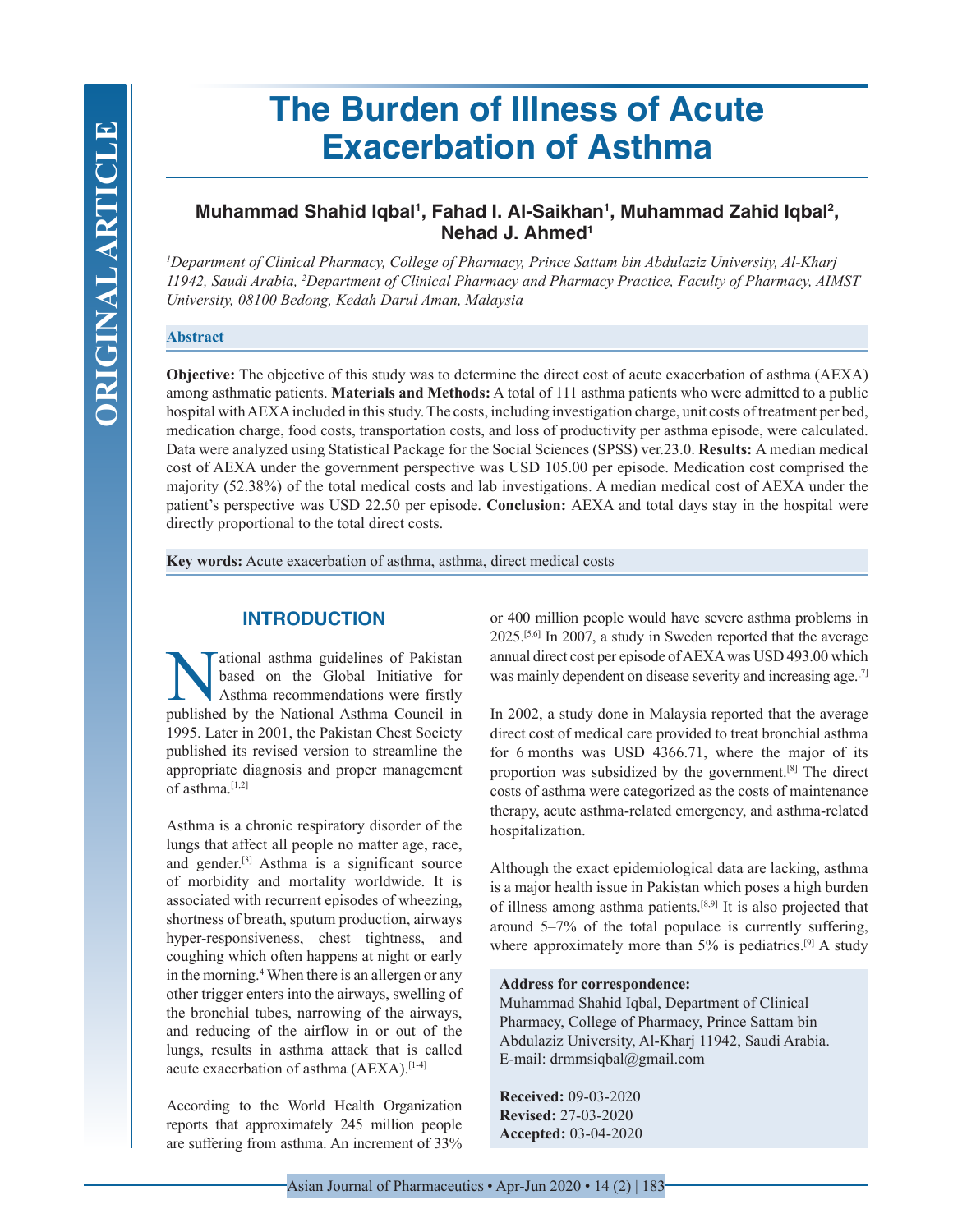conducted in Karachi showed that asthma prevalence was around 18% among various age groups.[10] Global Initiative for Asthma statistics showed a prevalence of 4–5% of asthma patients in Pakistan.[11,12] The economic burden of asthma has been assessed by several studies in different countries and according to their findings, major risk factors responsible for AEXA were environmental pollution, sedentary lifestyle, lack of exercise, and obesity.[7-18]

These study findings are firm evidence that shows that the prevalence of asthma is rising and is of great interest to the national health-care system because this rise, if it continues, could eventually pose a major economic challenge to deal with.[7-18] However, very limited information about the direct costs of treating AEXA is evident in the literature. The majority of studies in Pakistan mainly focus on asthma outcomes treatment. This study aimed to focus on the costs of AEXA, including emergency care and hospitalization as well.

## **MATERIALS AND METHODS**

This study was performed at a district headquarter (DHQ) public hospital in Pakistan and started after the permission of the concerned authorities. Research tools were developed according to local settings to achieve the desired objectives of this study. All the study protocols were revalidated by face and content validation. The content used in the development of the research tools was for the assessment of the study outcomes. The reliability of the research tools was examined by Cronbach's alpha which was 0.813.

This study focused on asthmatic patients admitted to the DHQ hospital. All 111 patients had a firmly established diagnosis of mild to life-threatening exacerbation of asthma. Patients with underlying diseases such as cystic fibrosis, ischemic heart disease, chronic obstructive pulmonary disorder, or eosinophilia lung disease were not included in this study. Each patient was given informed consent before taking part in the study. The patient's particulars were recorded. A questionnaire was used to guide interviews with the patients and their caretakers. The treatment costs of AEXA were obtained from medical records, prescription reviews, medication prescribed, laboratory tests, and discharged bills.

All collected data were analyzed with SPSS (version 23.0). The details of patients' sociodemographics were obtained using descriptive statistics. In inferential statistics, the Spearman test was used to assess the relationship between two variables which can be described using a monotonic function.  $P < 0.05$  was taken as statistically significant.

# **RESULTS**

Among the total of 129 asthmatic patients, 111 fulfilled the study protocol and included in the final analysis. The remaining 18 patients who were not able to fulfill inclusion criteria were subsequently excluded from the study. The majority of the patients were Punjabi, female, non-working and non-smoker. The common precipitating factors were haze, dust, and cough. Most of the asthmatic patients were having sinusitis and allergic rhinitis. Of 111 asthmatic patients, 74 (66.67%) were hospitalized with a mild exacerbation of asthma [Table 1].

The direct pharmacotherapy costs comprised the majority of the total medical costs (52.38%). The costs that subsidized by Government were found to be USD 105.00 which included miscellaneous costs, i.e., unit costs of treatment per bed, medication prescribed, laboratory tests, and the discharged bills. As this study was conducted in a public hospital, only food, transportation, some medications, and loss of productivity had to be born by the patients [Table 2].

| Table 1: Demographics and disease features of the<br>study group $(n=111)$ |            |  |  |
|----------------------------------------------------------------------------|------------|--|--|
| Patients' demographics                                                     | $n$ (%)    |  |  |
| Gender                                                                     |            |  |  |
| Female                                                                     | 64 (57.66) |  |  |
| Male                                                                       | 47 (42.34) |  |  |
| Age, years                                                                 | 51.6       |  |  |
| Employment/business                                                        |            |  |  |
| Non-working                                                                | 70 (63.06) |  |  |
| Working                                                                    | 41 (36.94) |  |  |
| Mother tongue                                                              |            |  |  |
| Punjabi                                                                    | 56 (50.45) |  |  |
| Saraiki                                                                    | 37 (33.33) |  |  |
| Others                                                                     | 18 (16.22) |  |  |
| <b>Current smokers</b>                                                     | 12 (10.81) |  |  |
| <b>Precipitating factors</b>                                               |            |  |  |
| Haze                                                                       | 33 (18.33) |  |  |
| Dust                                                                       | 22 (12.22) |  |  |
| Cough                                                                      | 25 (13.89) |  |  |
| Smoke                                                                      | 16 (8.89)  |  |  |
| Flu                                                                        | 17 (9.44)  |  |  |
| Cold                                                                       | 12 (6.67)  |  |  |
| Comorbid disorders                                                         |            |  |  |
| Allergic rhinitis                                                          | 26 (23.42) |  |  |
| <b>Sinusitis</b>                                                           | 62 (55.86) |  |  |
| Nasal polyps                                                               | 23 (20.72) |  |  |
| Asthma severity                                                            |            |  |  |
| Mild                                                                       | 74 (66.67) |  |  |
| Moderate                                                                   | 15 (13.51) |  |  |
| Severe                                                                     | 11 (9.91)  |  |  |
| Life threatening                                                           | 11 (9.91)  |  |  |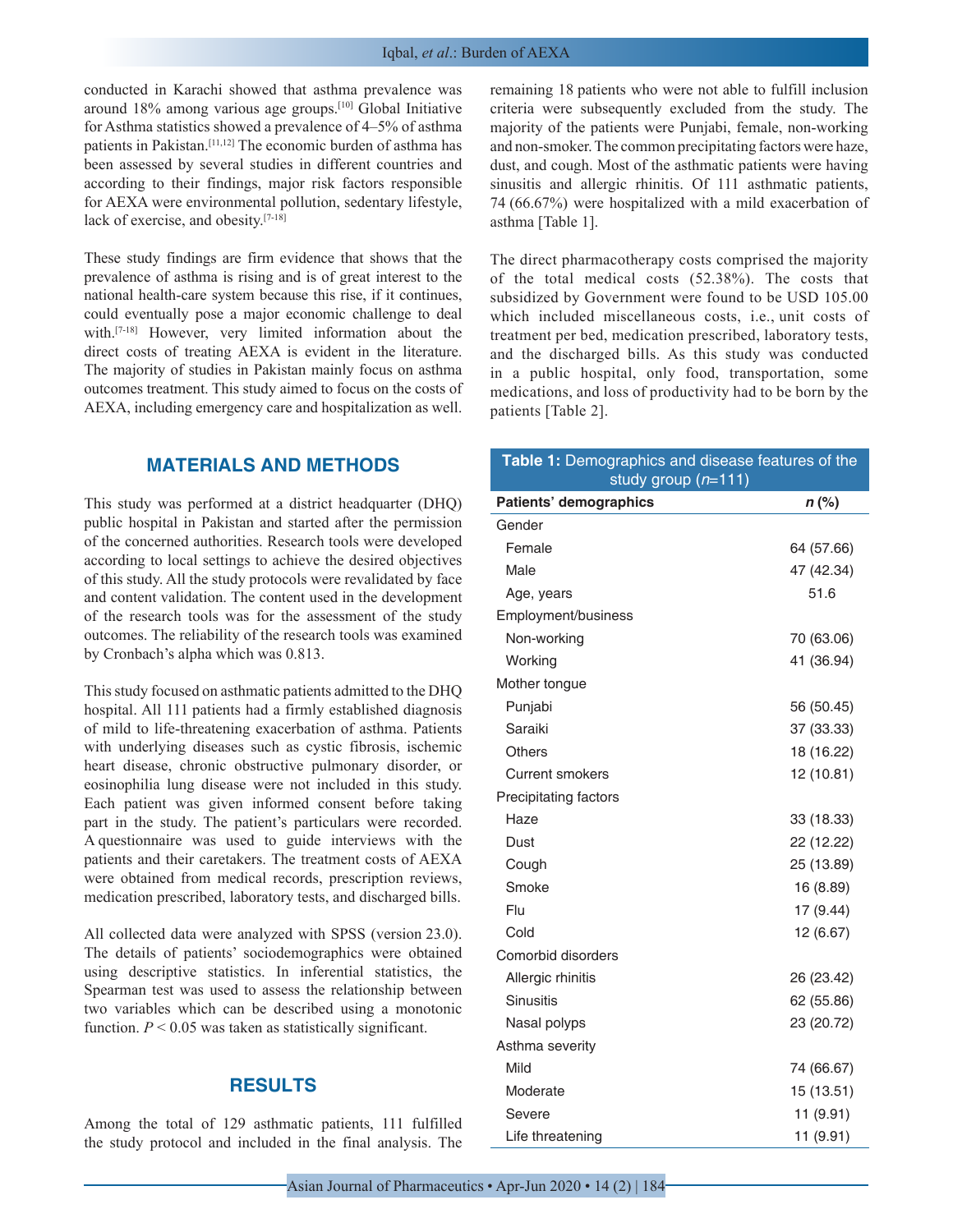Iqbal, *et al*.: Burden of AEXA

| <b>Table 2: Distribution of total medical costs</b> |                               |                          |                            |            |  |  |
|-----------------------------------------------------|-------------------------------|--------------------------|----------------------------|------------|--|--|
| <b>Variables</b>                                    | <b>Government perspective</b> |                          | <b>Patient perspective</b> |            |  |  |
|                                                     | Median (USD)                  | Percentage               | <b>Median (USD)</b>        | Percentage |  |  |
| Investigation charge                                | ۰                             | ٠                        | ۰                          |            |  |  |
| Unit costs of treatment per bed                     | 50                            | 47.62                    | -                          | ٠          |  |  |
| Medication charge                                   | 55                            | 52.38                    | 4.50                       | 17.65      |  |  |
| Food costs                                          | ٠                             | $\overline{\phantom{0}}$ | 7.00                       | 27.45      |  |  |
| <b>Transportation cost</b>                          | ٠                             | ٠                        | 5.50                       | 21.57      |  |  |
| Loss of productivity                                | ٠                             | ٠                        | 8.50                       | 33.33      |  |  |
| Total direct costs                                  | 105                           | 100                      | 25.50                      | 100        |  |  |

Spearman's correlation test was performed to test the relationship between the total costs of acute exacerbation with severity and length of stay, respectively [Table 3]. The direct costs of different severity levels of AEXA mean, the more severe the attack of asthma, the higher were the costs because it increased the length of the stay in the hospital. Based on the observed findings, statistically significant and positive correlations were observed between direct costs and severity of the disease and the total length of stay at the hospital in both the government perspective and patient perspective. The strength of correlation among direct costs and severity of the disease in the government perspective was very-strong (Spearman's  $r > 0.8$ ), whereas for patients' perspective, it was moderately-strong (Spearman's  $r = 0.38$ ). Moreover, similar findings were observed for length of stay versus total costs for both government perspective and patients' perspective.

## **DISCUSSION**

This study determined the direct costs of AEXA among asthma patients. The costs that subsidized by the Government were found to be higher than the costs paid by the patients  $(P < 0.05)$ . The median of the government total treatment costs was estimated to be USD 105.00. For patients who are government servants, pensioners, and physically or mentally handicapped, they do not have to pay for their treatment. Thus, it showed a great burden on national healthcare resources and the economy of the country in total but beneficial for the public. The median of the patient's total treatment costs was estimated to be USD 25.50 only. This could be because this study was conducted in a relatively mid-sized hospital in a moderately populated district and the majority of the patients came to the hospital using private transport. Still, just a small amount had to be paid by the patients against transport because of the short distance from their home to the hospital.

Costs of the medication used among AEXA patients significantly varied based on the clinical manifestations and the severity of the attack and their length of stay in the hospital, and insurance coverage, if they have. Usually, to treat an AEXA attack short-acting beta-agonists (any form),

#### **Table 3:** Spearman's correlations coefficients

**Severity versus total direct costs of acute** 

| exacerbation of asthma                            |                           |                               |  |  |  |  |
|---------------------------------------------------|---------------------------|-------------------------------|--|--|--|--|
|                                                   | Government<br>perspective | <b>Patient</b><br>perspective |  |  |  |  |
| Correlation coefficient                           | 0.8120                    | 0.3830                        |  |  |  |  |
| Sig. (2-tailed)                                   | $0.0001*$                 | $0.0170*$                     |  |  |  |  |
| Length of stay versus total direct costs of acute |                           |                               |  |  |  |  |
| exacerbation of asthma                            |                           |                               |  |  |  |  |
| Correlation coefficient                           | 0.8360                    | 0.4270                        |  |  |  |  |
| Sig. (2-tailed)                                   | $0.0001*$                 | $0.0110*$                     |  |  |  |  |

The level of significance  $(\alpha)$  was set at 0.05

corticosteroids (any form), anticholinergics, leukotriene receptor antagonists, antihistamines, and some aided therapies such as intubation, oxygen, and ventilation are given to the patients. In Switzerland, the annual direct medical costs of asthma were USD 1889.28 in 1999, whereas, in Sweden, the average annual direct costs of asthma were USD 493.00 in 2007.[7,16] All these medical costs were significantly higher compared to Pakistan. A reasonable explanation for this discrepancy could be the differences between countries in the organizational structure of the health-care system, economic status, as well as the facilities provided.

Previous studies reported that hospitalization expenses comprised a major fraction of asthma-related costs in many countries.[13] However, hospitalization rates seemed to have decreased after the use of anti-inflammatory drugs in persistent asthma patients. This might be due to adequate control of the disease.<sup>[14,15]</sup> Now, hospital costs are no longer the largest component of the expenditure of asthma treatment. As shown in Table 3, there was a statistically significant difference  $(P < 0.05)$  observed regarding the costs of AEXA between the government perspective and the patients' perspective in two attributes, i.e., the severity of the asthma attack and length of stay in the hospital, which strongly evidenced the hypothesis that the majority of the costs these days, are borne by the Government, not by the patients. Medication costs have replaced hospital costs. Medication cost constituted the majority (52.38%) of the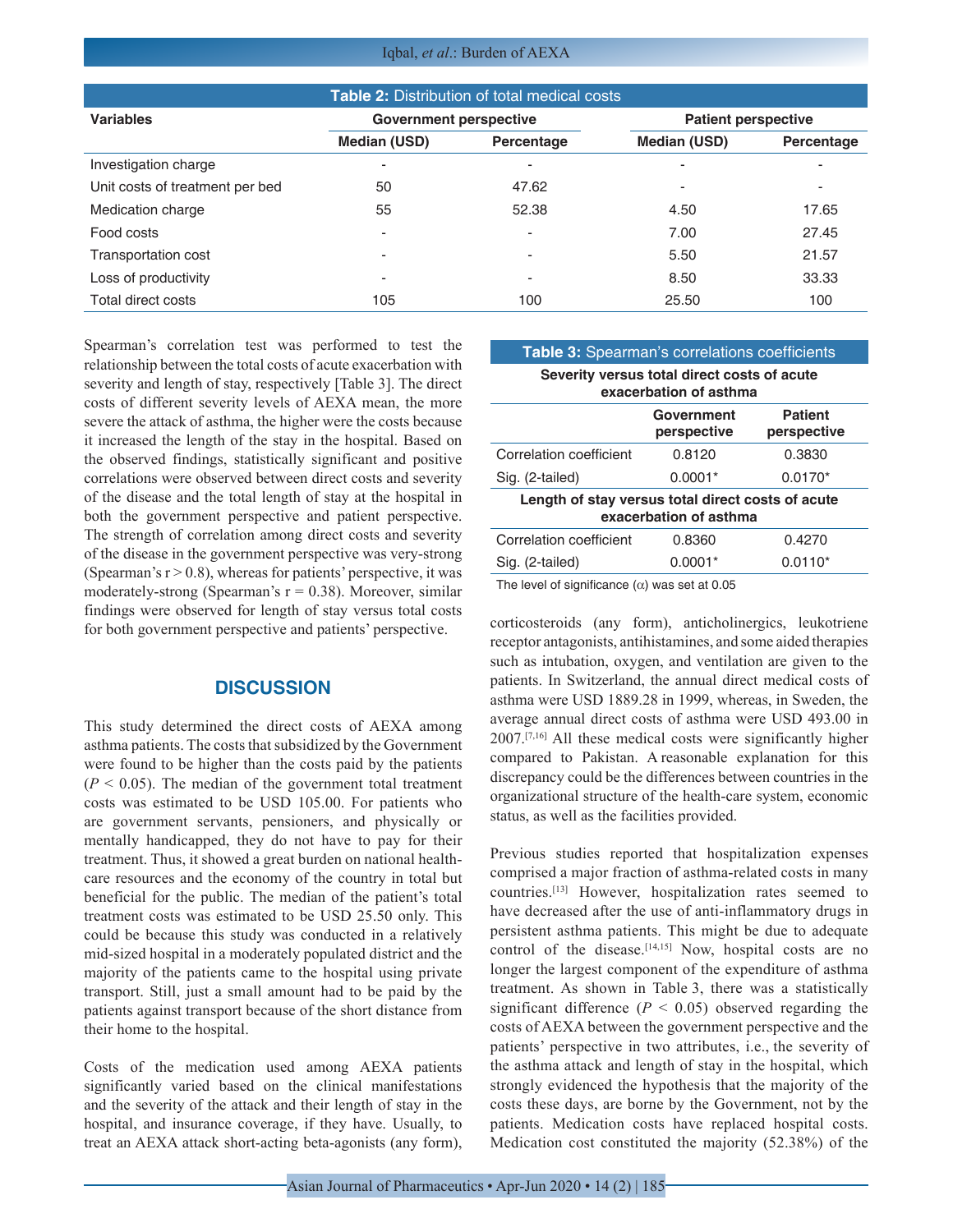

**Figure 1:** Distribution of length of stay

total medical expenditures as reported in the study. This figure is higher than in previous studies which reported that drug costs make up 30–40% of the total direct cost of asthma in some of the countries.[14,15] The possible explanation might be because of the cheaper diagnostic tests and medication costs in the country. Besides, the previously used oral theophylline and inhaled cromones were cheaper than newer asthma drugs. The prices of newer asthma drugs such as inhaled corticosteroid, long-acting beta-2 agonists, and leukotriene modifiers were much expensive compared with older asthma drugs.

In the year 1998, a study was done in Spain to investigate the relationship between the costs of asthma, depending on the degree of severity of asthma, i.e., AEXA.[13] An increase in asthma-related morbidity and mortality rate in Spain has influenced the economic impact in the country. The average direct costs arisen by asthma patients over a year were determined in that study. Those costs were estimated at USD 6393, USD 2407, and USD 1336 based on severe controlled asthma, moderately controlled asthma, and poorly controlled asthma, respectively.[13] Our study results were in accordance with their study, the cost of asthma was surprisingly high and varied substantially, depending on the degree of severity of asthma, especially during episodes of AEXA.

According to two other studies that were done in the United States and Canada, a large proportion of the hospitalization cost was due to a small proportion of asthmatics that are common among both of the studies. First, older patients likely contribute to higher hospitalization costs. The older the age is, the higher the hospitalization. Second, some significant comorbidities such as obesity, diabetes, hypertension, and other pulmonary disorders play an important role that contributes to higher hospitalization costs. Third, the cost was higher for patients with intensive care unit admissions. In Northern California, a study found out that resource such as nursing care, respiratory therapy, and medical supplies along with equipment use and physician fees to account for the majority of the hospital costs of asthma. The less severe of asthma exacerbation and the shorter the length of stay, the lesser the hospitalization costs. In this study, most of the asthmatic patients (66.67%) were admitted into the hospital for a day only [Figure 1].

#### **CONCLUSION**

The total direct costs of AEXA in different severity levels were significantly different from the government perspective than the patient perspective. There was a linear relationship found in our study results that as the severity of the AEXA increased the costs also increased. In other words, the findings manifestly indicated that there were differences between the costs of different severity levels of AEXA, i.e., the more severe the grades of exacerbation and the higher were the costs. The same is with the length of the stay in the hospital. Although Pakistan does not have an excellent health-care infrastructure still these days, in mid-sized and bigger public hospitals, a substantial proportion of the direct costs of AEXA is somehow subsidized by the government.

#### **LIMITATIONS OF THE STUDY**

This study was done in a middle-sized hospital, so these findings cannot be extrapolated to all patients of AEXA. Another limitation was that due to less sample size and shortage of time, this study was not representative of the entire country. Furthermore, this study just assessed the direct costs of AEXA among asthmatic patients and did not include indirect costs in it.

# **ACKNOWLEDGMENT**

The authors would like to thank the Deanship of Scientific Research at Prince Sattam bin Abdulaziz University, Al-Kharj, Saudi Arabia, for the support in the publication of this manuscript. The authors would also like to express their sincere gratitude to all of the participants involved in this study in any capacity.

#### **REFERENCES**

- 1. Pakistan Chest Society (PCS). Guidelines for the Management of Asthma: National Clinical Guidelines. Peshawar, Pakistan: Pakistan Chest Society; 2001.
- 2. National Heart Lung and Blood Institute, World Health Organization. Global Initiative for Asthma. Global Strategy for Asthma Management and Prevention: NHLBI and SOL; WHO Workshop Report. Bethesda, MD: National Institutes of Health; 1995. p. 1-176.
- 3. Long AA. The burden of asthma and improving patient outcomes. Am J Manag Care 2011;17:S75-81.
- 4. National Heart, Lung, and Blood Institute. Expert Panel Report 3: Guidelines for the Diagnosis and Management of Asthma. National Asthma Education and Prevention Program, Third Expert Panel on the Diagnosis and Management of Asthma. Bethesda, MD: National Heart, Lung, and Blood Institute (US); 2007.